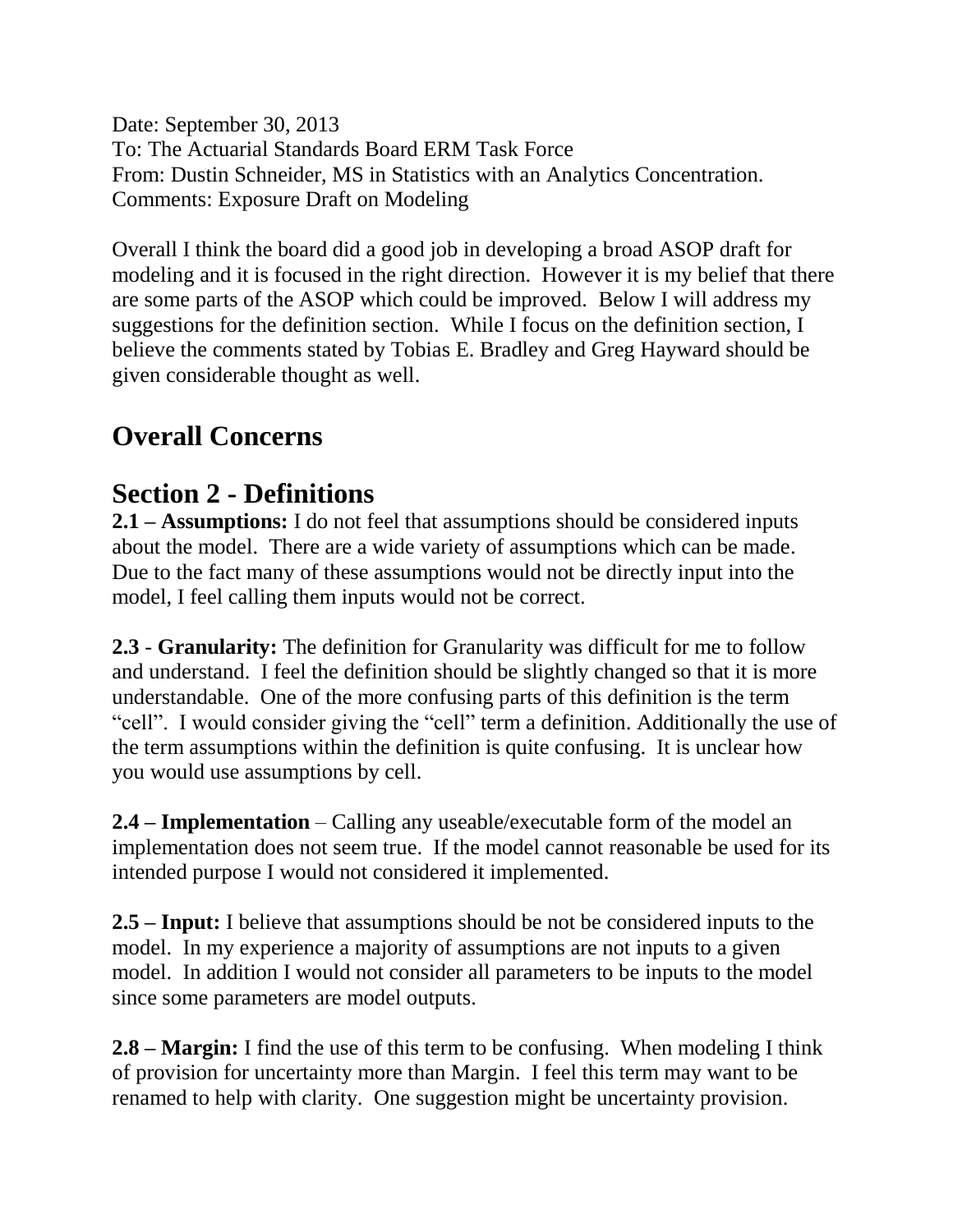**2.9 – Model:** The use of the phrase "statistical, financial, economic concepts and equations" seems too limiting as new modeling techniques are being developed. One of the best examples of this could be use of social concepts as a part of the model.

**2.10 – Modeling:** I suggest adding reviewing to the list of selecting, designing, building, modifying, developing, or using.

**2.11 - Model Risk:** I feel that the definition of model risk is too narrow. There could be many other reasons for model risk. One example would be the lifetime of the model. Consider adding wording to open up the definition for other causes of risk.

**2.13 – Neutral:** This term is not consistently used throughout the ASOP. I also feel that the definition for this term is not clear. I would consider removing this definition from the ASOP.

**2.13 – Parameters:** Parameters can also be outputs from a model.

**2.17 – Realization –** I would consider changing this term to Output. In addition the second sentence of this definition seems unnecessary.

## **Request for Comments**

1. Does the proposed standard provide sufficient guidance to actuaries working with models**? No – however, with suggested changes other and I have suggested I believe it will be.** 

2. Is the proposed standard sufficiently flexible to allow for new developments? **It is close to being flexible enough and I believe there could be a few improvements made.**

3. The draft AOP starts with a wide scope, but allows the actuary to use professional judgment to identify those instances (such as those involving minimal reliance by the user, or resulting in a non-material financial effect) where some guidance described in this ASOP is not appropriate or practical. Is clear & appropriate? **Yes**

4. In those instances where some guidance described in this ASOP is not appropriate or practical and the deviations from the guidance are "not material," the actuary does not need to disclose these deviations. Is clear and appropriate? **Yes.**